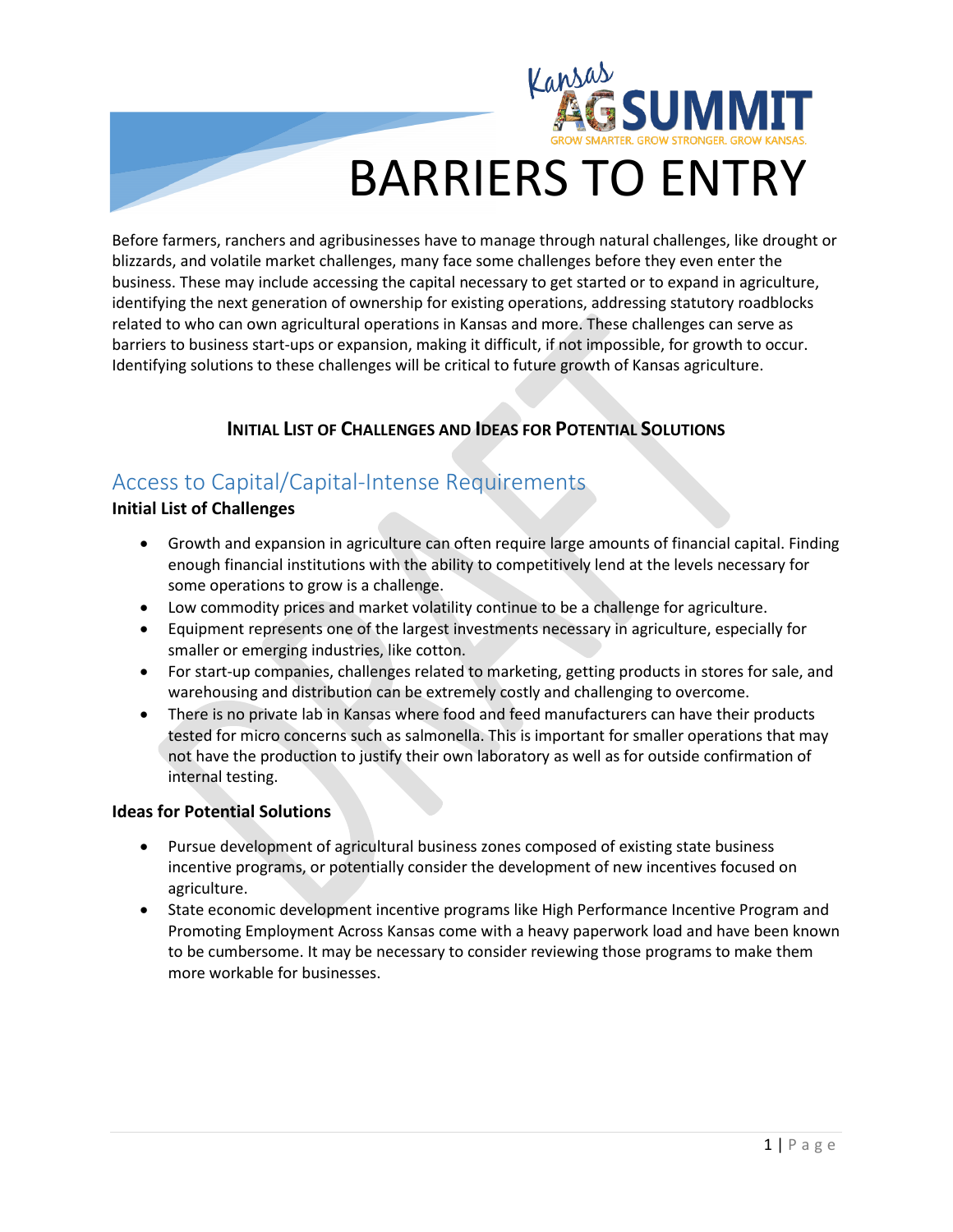# Federal Policy

#### **Initial List of Challenges**

- The federal government has in recent years increased the regulatory environment surrounding the use of antibiotics and other animal health products in food producing animals. This presents a challenge to producers in their efforts to raise healthy animals, and to animal health companies working to develop new animal health technologies.
- Some environmental laws and regulations, including the Waters of the U.S., the Endangered Species Act, the Clean Air Act and more, threaten the ability of farmers and ranchers to operate and manage their land and resources, which in turn, has a rippling effect throughout the agricultural industry.
- There is a need for more transparency and predictability with regard to the Renewable Fuel Standard, would bring increased stability to the ethanol market.
- Farm families work their whole lives to build and maintain the family farming operation including the acquisition of land. Being forced to sell hard-earned assets to satisfy estate taxes is a devastating blow to family farmers, particularly beginning farmers.
- There is a shortage of drivers with a commercial driver's license (CDL), and requirements to obtain and maintain a CDL can be overly burdensome, adding to the shortage.
- Ongoing policy issues related to the 2004 World Trade Organization settlement case regarding the Brazil–United States cotton dispute on the issue of unfair subsidies on cotton continue to be a challenge for cotton growers.
- The Farm Service Agency Conservation Reserve Program doesn't allow farmers to sell hay that comes off their CRP fields. If this were allowed, custom haying would increase.
- It can be challenging to get USDA meat inspectors to rural meat processing operations on a schedule that matches the needs of all parties. There are also some regulatory limits on trading particularly in the area of meat. Only those facilities inspected by USDA are allowed to sell meat outside of the Kansas borders even though state-inspected facilities must meet the same requirements for food safety.
- Ever-increasing food safety expectations from the public and the government result in a growing regulatory burden on food processing businesses to implement processes, upgrade equipment, sample product, document activities and hire additional employees to complete all of this work.
- The U.S. has an antiquated view of poultry meal and poultry by-products as the only country in the world with split definitions. Other species don't have split definitions. This places an unnecessary burden on businesses in terms of record keeping, labeling, sampling and sales.
- Inconsistent labeling requirements, licensing requirements, etc. exist from state to state. Food for humans and animals alike are national and international operations, making consistent requirements very important to streamlined operations.

#### **Ideas for Potential Solutions**

- The Kansas Department of Agriculture will continue to partner with stakeholder groups to monitor and take appropriate action on federal policies that could adversely affect the agriculture industry.
- Kansas could take the lead in working with other states to make labeling and licensing for all food and feed more consistent using American Association of Feed Control Officials (AAFCO) and National Association of State Departments of Agriculture (NASDA) connections as a spring board.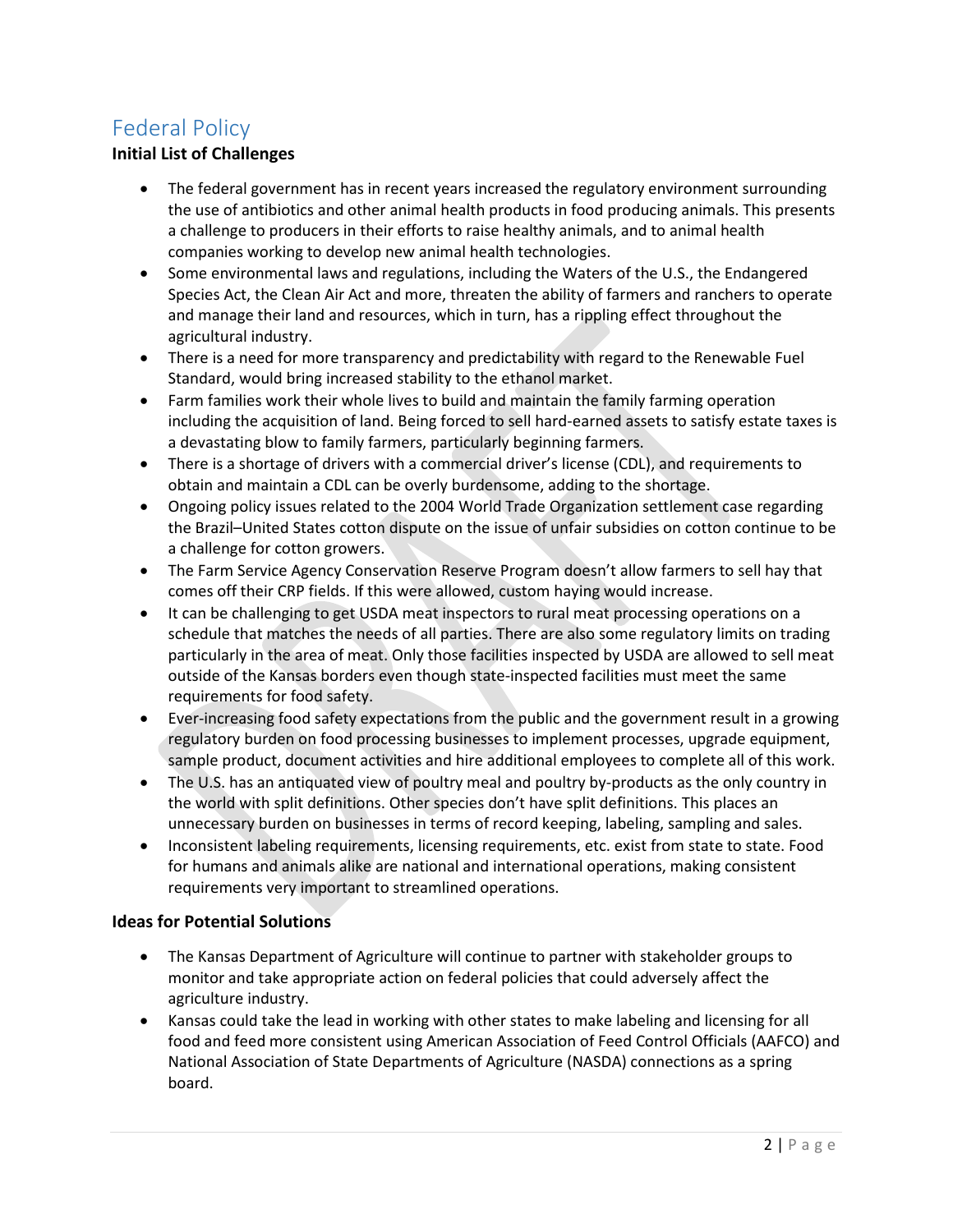• Maintaining the flexibility farmers have in how they depreciate capital purchases as it relates to federal income taxes is critical for management and planning. Any changes that reduce that flexibility or threaten to reduce it compromise farmers' ability to plan for expenses.

# State Policy

#### **Initial List of Challenges**

- Kansas is one of fewer than ten states in the nation that has laws restricting corporations from engaging in farming and ranching. The Kansas law has been amended throughout the past to provide 18 specific exemptions from the law, but the law still restricts who can do business in Kansas. This unfair restriction has resulted in potential agricultural operations choosing to relocate, grow or expand in states other than Kansas.
- As agricultural manufacturing and processing operations identify when and where to grow their presence, a key factor they will consider are utility rates. Kansas agribusinesses doing business in multiple states have identified Kansas utility rates as burdensome and unnecessarily high in some cases.
- Kansas Department of Health and Environment policy limits the amount of manure that can be applied because of phosphorus levels. In areas of the state where there isn't any surface water to be contaminated with phosphorus, this can be limiting.
- Premises ID systems for animals are not required in Kansas. Some states are transitioning or have already transitioned to a premises ID system. A system with proper trace back and trace forward capabilities provides timely response to minimize the economic impact in the event of an animal disease outbreak.
- Environmental regulations (minimum setbacks, maximum farm sizes as defined by animal unit capacity, Kansas Statute 65-171d), could be perceived as inhibitors to industry growth.

#### **Ideas for Potential Solutions**

- Pursue elimination of the Kansas corporate farming laws or at least the modification of them to allow dairy and swine operations the same freedom to operate as cattle operations and to allow businesses the freedom to determine the best ownership structure for their operation.
- Consider partial deregulation of electricity supply in Kansas such that power can be competitively sourced.
- Implement an animal identification system.

### Succession Planning

#### **Initial List of Challenges**

• As the current generation of primary owners and operators approach retirement age, identifying the next generation of management can be a challenge when a son or daughter, or other family member, is not interested or able to take over an operation that may have been built for multiple generations. Beyond identifying the actual next generation of management, challenges related to capital requirements in agriculture can also be a barrier when it comes time to transition a farm, ranch or agribusiness from one generation of ownership to the next.